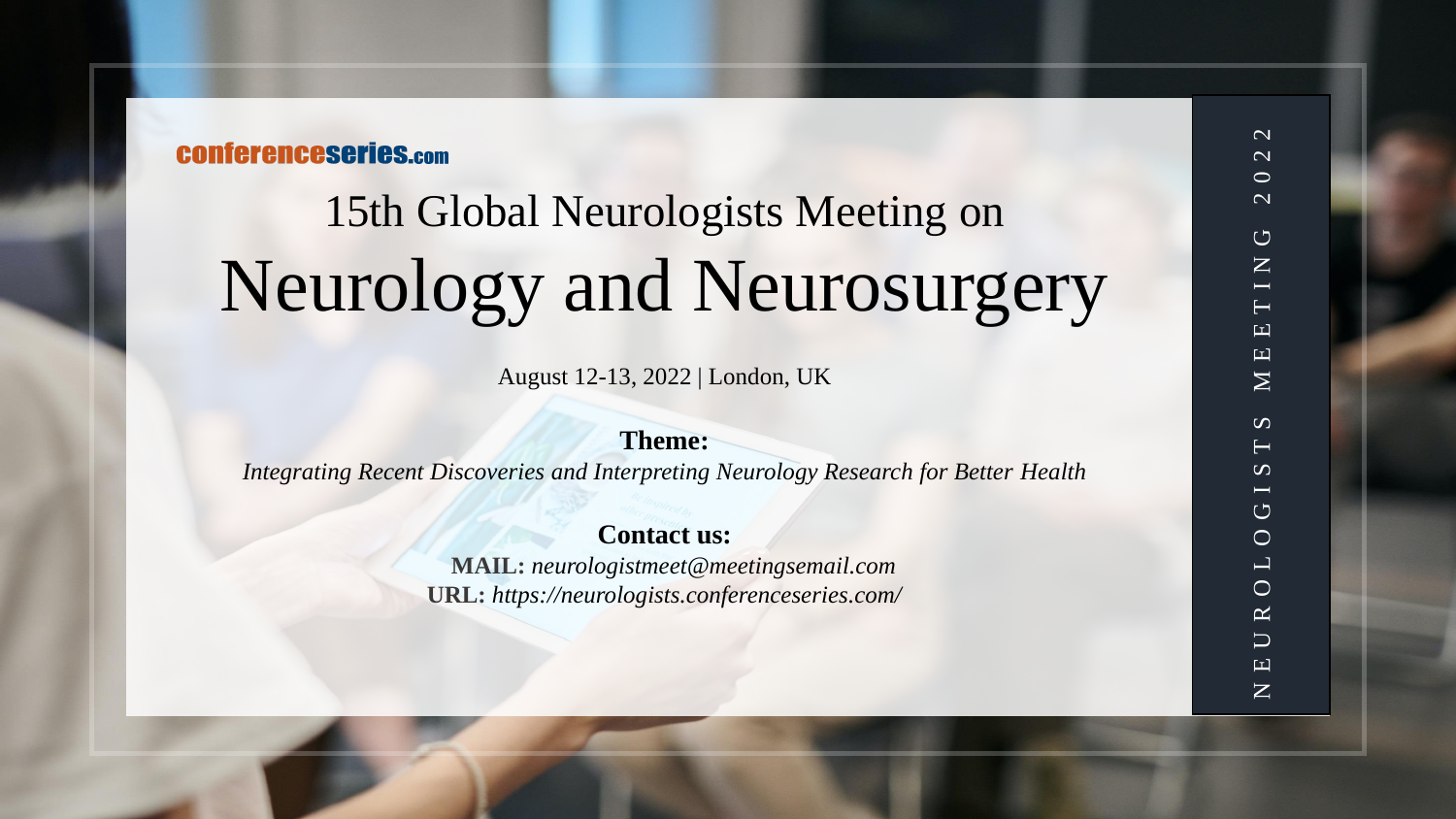# **CONferenceseries.com**

## Meetings

# **2** Days Of Scientific Exchange

**15+** Scientific Sessions

**80+** International Expert Faculty Members

> **20+** Exhibitors

# **B2B INVITATION**

#### **Dear Colleagues,**

Conference Series LLC LTD is delighted to welcome you for the Prestigious "15th Global Neurologists Meeting on Neurology and Neurosurgery" focusing on determination of various approaches in the field of Neurology and We are confident that you will enjoy the Scientific Program of this upcoming Conference. We look forward to see you.

> With Regards **NEUROLOGISTS MEETING 2022** Operating Committee, Conference Series LLC LTD

| <b>Editorial Board Members of Supporting Journals</b>                                              |                                                                                        |                                                                                                   |                                                                                                         |                                                                                     |
|----------------------------------------------------------------------------------------------------|----------------------------------------------------------------------------------------|---------------------------------------------------------------------------------------------------|---------------------------------------------------------------------------------------------------------|-------------------------------------------------------------------------------------|
| <b>Robert Perna</b><br>Director, Westside<br>Neurorehabilitation<br>Services, Lewiston,<br>England | Vasiliki E.<br>Kalodimou<br>Director, IASO<br>Maternity & Research<br>Hospital, Greece | <b>Espinosa PS</b><br><b>Associate Professor</b><br>International Centre for<br>Neuroscience, USA | <b>Michael F Waters</b><br>Director, Department of<br>Neurology<br>University of Florida,<br><b>USA</b> | <b>Celia H Chang</b><br>Professor,<br>University of California,<br><b>USA</b>       |
| <b>Xiang Deng Han</b><br>Associate professor,<br>Northwestern<br>University, USA                   | <b>William J Triggs</b><br>Associate Professor<br>University of Florida,<br><b>USA</b> | <b>Maromi Nei</b><br>Associate Professor,<br>Thomas Jefferson<br>University, USA                  | <b>Adolfo Ramirez</b><br><b>Zamora</b><br>Department of<br>Neurology, University<br>of California, USA  | <b>Brian D Berman</b><br>Department of<br>Neurology, University<br>of Colorado, USA |

*https://neurologists.conferenceseries.com//*